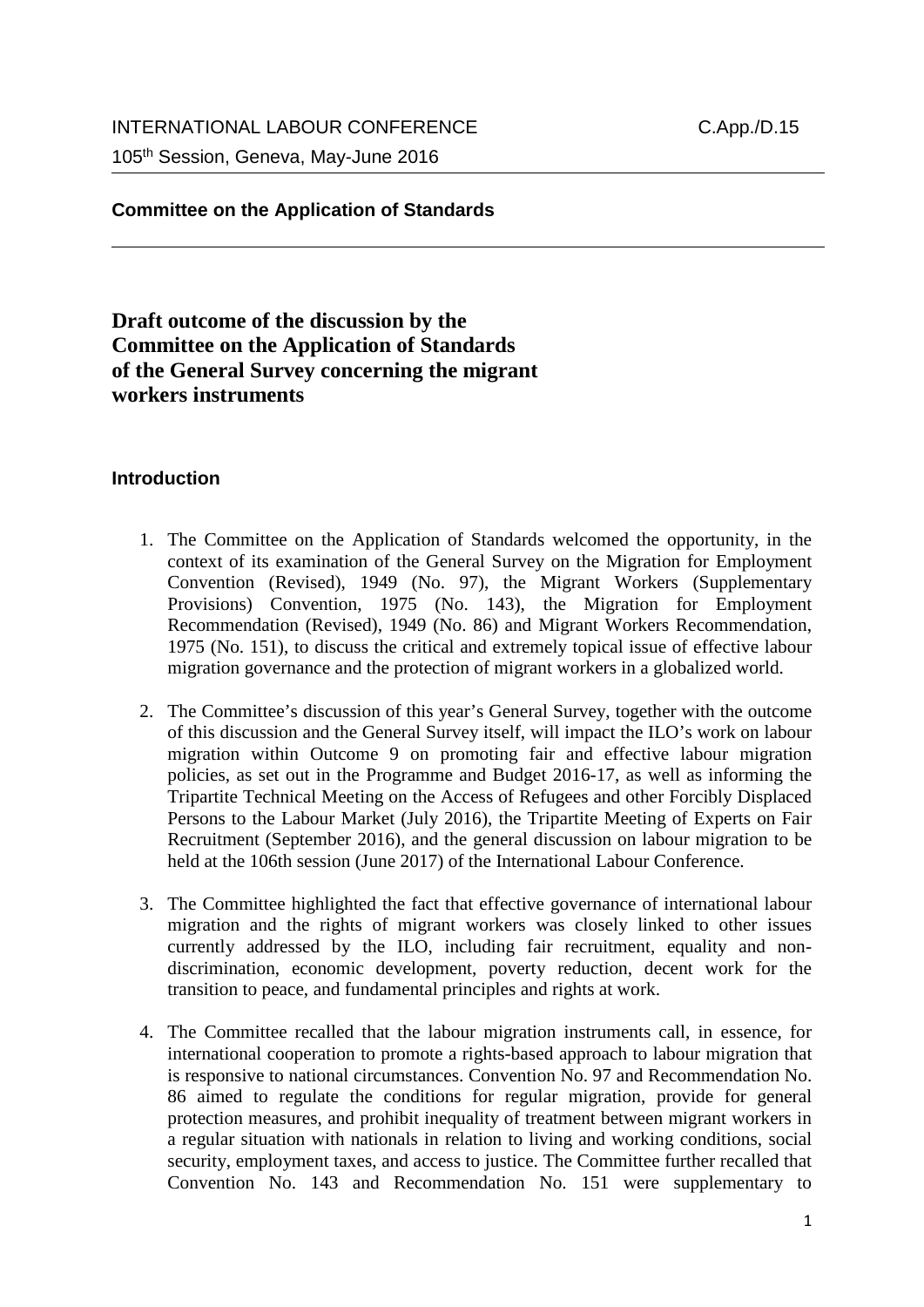Convention No. 97, affirming the basic human rights of migrant workers, including those in irregular situations, and addressing and guaranteeing equal opportunity and treatment of migrant workers in a regular situation through national policies.

- 5. The Committee reaffirmed its commitment to ensuring the application in law and in practice of the fundamental rights of migrant workers and to improving the global governance of labour migration. The enormity of the challenges created by the current experience of migration was considered to have repercussions that were felt throughout the world of work. The Committee recalled that the main driver for migration was employment related, and referred also to other drivers including environmental and climatic pressures, conflict and crisis situations, poverty and inequalities within and between countries, and business needs.
- 6. The Committee noted that effective regulation and monitoring was necessary to prevent migrant workers from experiencing fraudulent and abusive conditions including trafficking in persons and forced labour, and highlights the importance of the Protocol of 2014 to the Forced Labour Convention, 1930 in this regard.

### **Realities and needs of member States**

- 7. The Committee emphasized the crucial importance of the issue of labour migration and the protection of the rights of migrant workers in all regions of the world. It recognised in particular the human dimension to the issue. This was stressed in terms of the opportunities migration offered to many migrant workers, to businesses, and to societies. Labour migration was considered to enhance innovation and skills development, and also respond to labour market needs. At the same time, the Committee was aware of the human tragedies that were sometimes the result of migration, and that certain groups of migrant workers were especially vulnerable to inequalities and abuse throughout the migration process. It noted that the Committee of Experts regarded women migrants among these groups, and in general, as experiencing particular obstacles in relation to the implementation in practice of the instruments. It further noted increased mixed migration flows of refugees and migrants in an irregular situation.
- 8. In this context, the Committee considered that it was essential that labour migration benefitted workers, employers and the wider community. It stressed that it was necessary to balance the rights, responsibilities and needs of all stakeholders. Effective management of international labour migration required good global governance and international cooperation, to which the ILO could particularly contribute. The Committee further recalled the opportunity provided by the 2030 Agenda for Sustainable Development and in particular, Sustainable Development Goals 8 (target 8.8) and 10 (target 10.7), in relation to promoting labour rights for all, including migrant workers. Equally, the Committee recognised the significance of good governance and cooperation at the national level, and the increasing use of bilateral, regional and multilateral arrangements, for regulation of labour migration issues. The Committee considered as well that the Office should provide technical assistance, upon request, to Members using these agreements.
- 9. The Committee stressed that partnerships were needed to tackle particularly important issues. It acknowledged the on-going and timely work associated with the ILO's Fair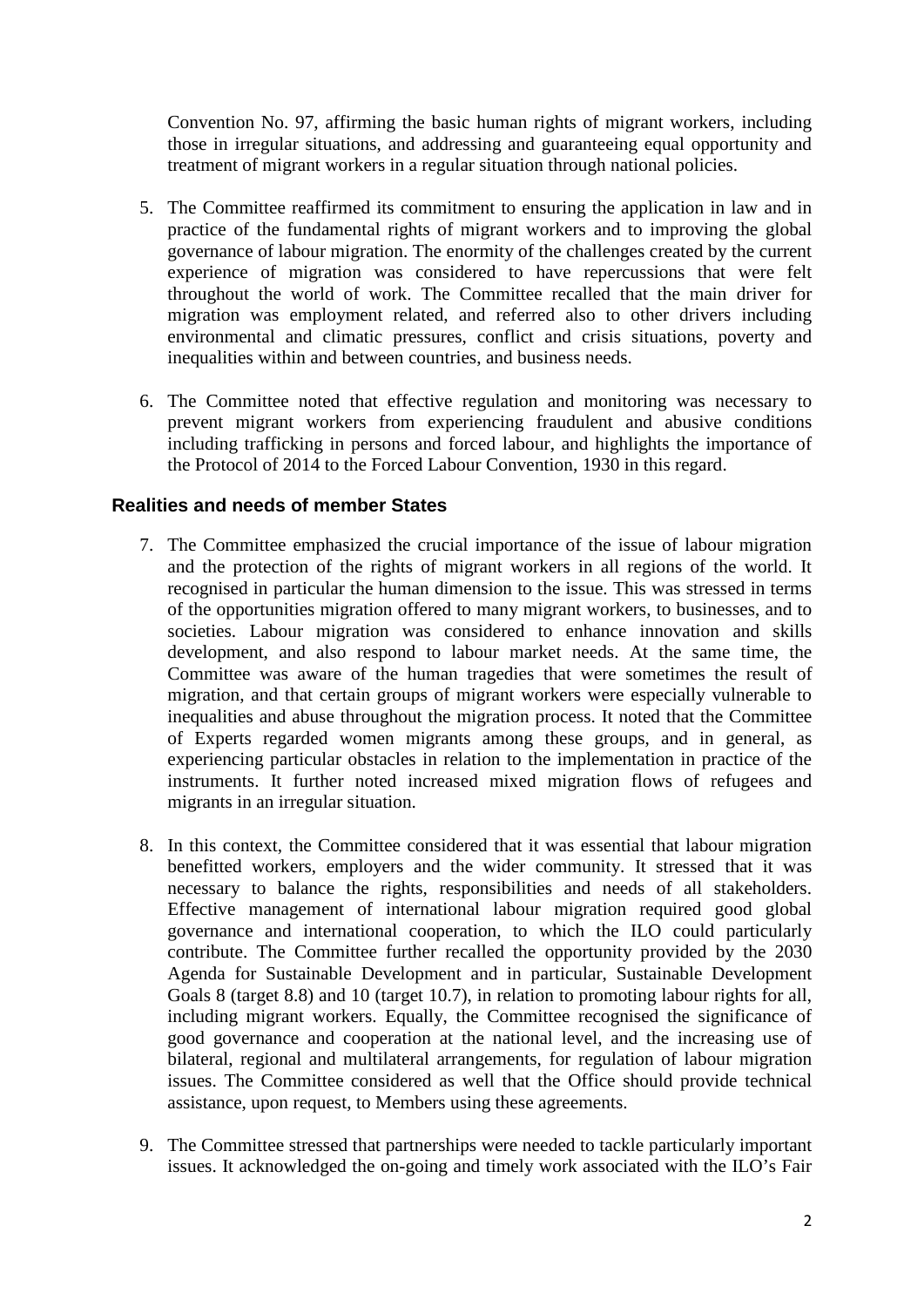Recruitment Initiative as a means to improve the protection of migrant workers' rights, including to equality of opportunity and treatment. Further, the Committee considered that such partnerships were necessary to address irregular labour migration, which negatively impacted upon both workers and the wider society. In addition, the Committee stressed that migrant workers should be able to access justice and effective remedies in practice and, in this regard, highlighted the particular role of a well-functioning labour inspectorate.

10. The Committee strongly emphasized the intrinsic value of social dialogue to effective governance of labour migration. It firmly believed that genuine and well-functioning social dialogue could transform policy-making and policy implementation on the topic at both the national and international levels. The comprehensive participation of the social partners in dialogues concerning international labour migration should extend beyond mere consultation, allowing for their active involvement in the design and implementation of initiatives. The Committee further believed that the key role of the ILO in this regard could not be over-stated and noted that the Committee of Experts had referred to the potential of the instruments to contribute to effective governance of the considerable migration challenges faced by the tripartite constituents.

## **ILO means of action**

- 11. Recognising, as was set out in the General Survey, that the potential and requirements of the instruments were not always fully understood, the Committee considered that the Office should undertake an awareness-raising and implementation campaign on Conventions Nos 97 and 143 and Recommendations Nos 86 and 151. The Committee considered that such an awareness-raising campaign should include tools to assist member States which had ratified the instruments in working towards their full implementation, as well as to assist other member States that express an interest in the possibility of ratifying the instruments.
- 12. In this regard, the Committee believed that the Office, should take steps to build on its existing work on labour migration statistics, including the global estimates, so as to further enhance the collection of data on labour migration disaggregated by sex and, depending on migration patterns, other factors, so as to contribute to evidence-based policy making and discussions on labour migration. Further, the Committee proposed that the Office follow up previous research reviewing bilateral arrangements on migration of low-skilled workers, carried out in 2014-15, by undertaking further analysis of the compatibility of those bilateral arrangements with the international labour standards. In addition, the Committee considered that the Office should develop a compendium on the provisions from international labour standards that were relevant to migrant workers.
- 13. The Committee also stressed that it was particularly important for the Office to support the sharing, between governments and social partners internationally, of good practices and experiences in relation to the implementation of the instruments, including within and between regions.
- 14. The Committee expected the Office to undertake the technical support requested by member States and highlighted the importance of the provision of technical support